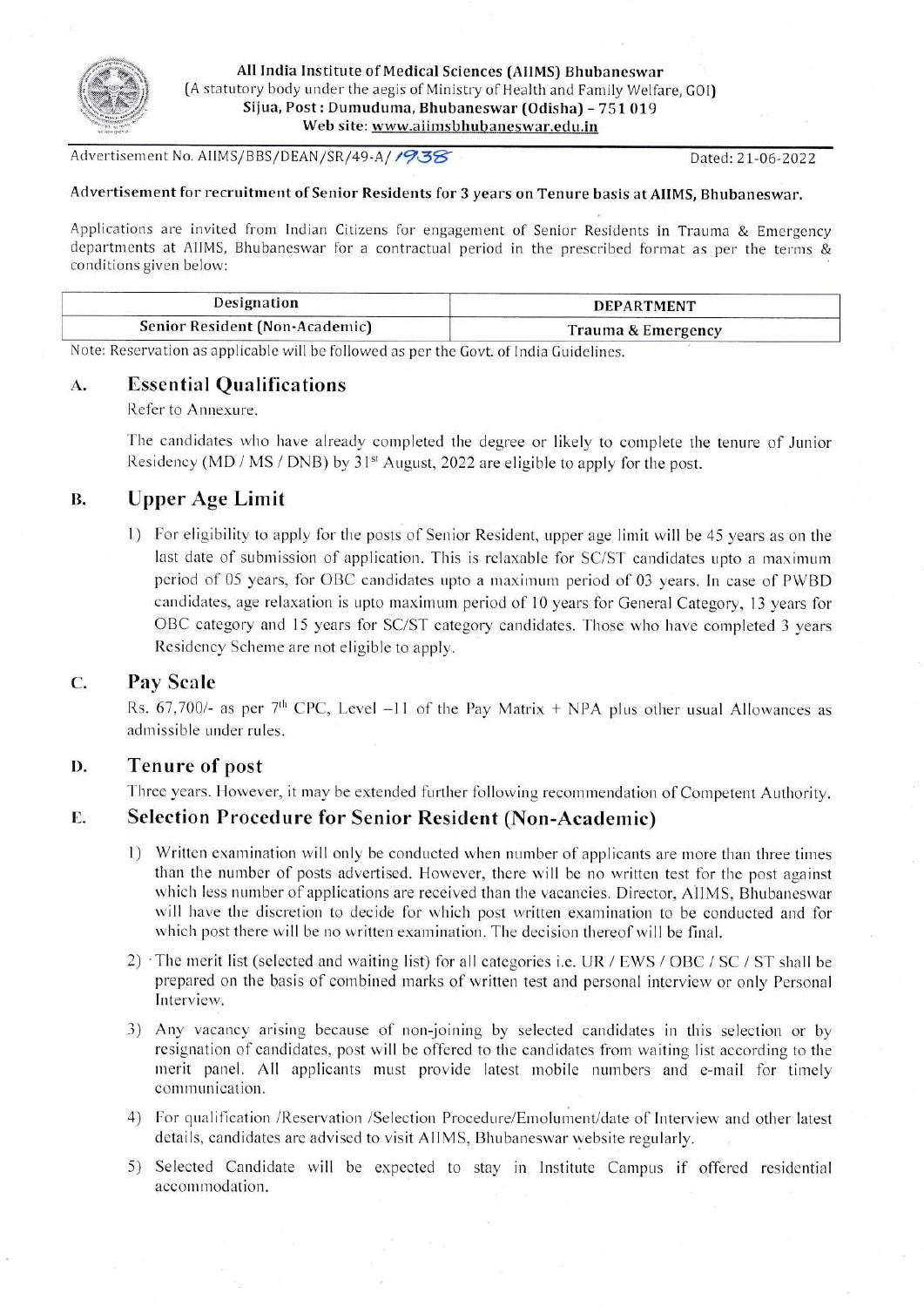### **Application Procedure** F.

- 1) Candidates who are fulfilling the eligibility criteria may apply through offline mode only.
- 2) Director AIIMS, Bhubaneswar reserves the right to cancel the advertisement at any point of time without assigning any reason there of or fill up less/more number of posts as advertised depending upon the Institutional requirement.
- 3) The PDF copies of the original certificates i.e. MBBS degree certificate, Internship Completion Certificate, qualifying degree (MBBS / MD / MS / DNB) Medical registration Certificate, Date of Birth Certificate, Caste Certificate, Payment receipt and other relevant certificates etc. of the candidates need to be send to the academic mail i.e. academic@aiimsbhubaneswar.edu.in and the same will be physically verified if the candidate is selected. If any candidate, who joins the post and leaves/resigns/gets terminated before the completion of the tenure, he/she may do so by giving one month's prior notice from either side as per the rules or by depositing pay and allowance in lieu thereof with the Institute for the period of which notice falls short of one month or so.

### G. **Terms & Conditions**

- 1) Canvassing information of any kind will lead to disqualification, incomplete applications will not be considered and will be REJECTED. No interim correspondence shall be entertained.
- 2) The prescribed qualification is minimum and merely possessing the same does not entitle any candidate for selection.
- 3) The appointees shall be granted leave in accordance with the instructions issued by the Government of India from time to time.
- 4) Private practice of any type is strictly prohibited.
- 5) He / She may work in shifts and can be posted at any place in the Institute as per the discrimination of the MS/Dean/Director.
- 6) He / She is expected to abide by the rules of conduct and discipline as applicable to the Institute employees.
- 7) The candidate should not have been convicted by any Court of Law.
- 8) In case, any information given or declaration by the candidate is found to be false or if the candidate has wilfully suppressed any information relevant to this appointment, he/she will be liable to be removed from the service and action will be taken as deemed fit by the Competent Authority.
- 9) The decision of the Competent Authority regarding selection of candidates will be final and no representation will be entertained in this regard.
- 10) The Competent Authority reserves the right of any amendment, cancellation and changes to this advertisement as a whole or in part without assigning any reason or giving notice.
- 11) All disputes will be subject to jurisdictions of High Court, Cuttack (Odisha).
- 12) Candidates working in Govt. / Semi-Govt., PSU should apply through proper channel. The candidate's in-service will not be permitted for examination / Interview, without "No Objection Certificate" from the employer. In this connection, it is mentioned that as per the terms and conditions of Central Residency Scheme, their engagement is to be regulated as per the CCS (Temporary Service Rules).
- 13) The cut-off date to determine the maximum age limit, essential qualification & experiences will be the last date of submission of application form.
- 14) On selection, the candidates will be given 21 days' time to join the post at AIIMS, Bhubaneswar. In exceptional situations (with reasonable justification) extension may be granted by the Competent Authority for a period of 14 days. No further extension will be permitted thereafter.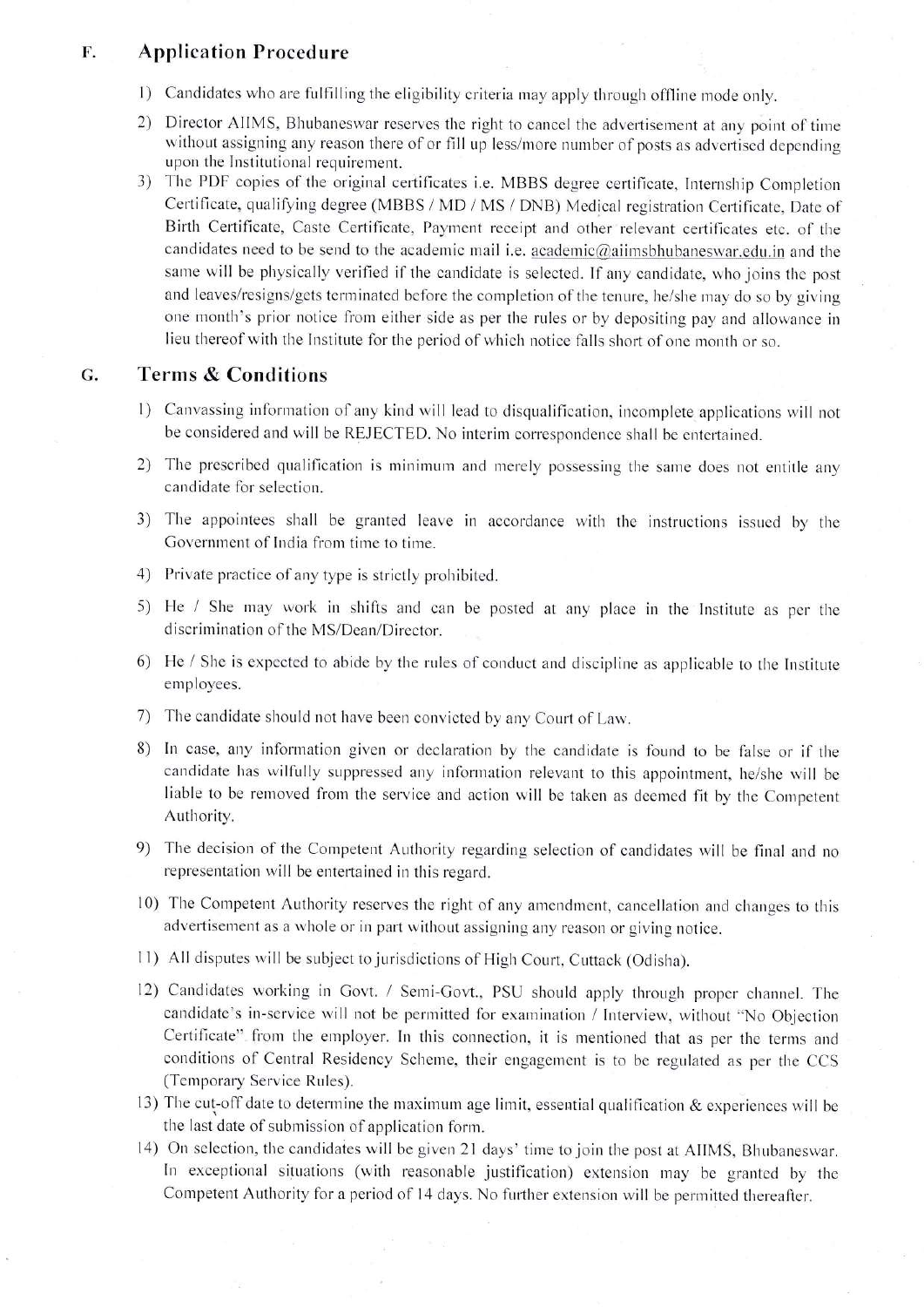15) The post will be on tenure engagement for a period of maximum up to 03 (three) years including such engagement earlier if any (if you have already served as Senior Resident in previous appointment, the same will be calculated along with the present engagement at AIIMS, Bhubaneswar). However, the performance will be reviewed by a committee duly constituted by the Director on completion of 01year tenure on every occasion and further extension beyond 01 year or 2nd year will be based on the recommendations of the said review committee. In case the performance is not satisfactory, then further extension will not be considered.

## Н. The details of Application Fees

- I. General/OBC Category: Rs. 1500/- with transaction Charges as applicable.
- П. SC/ST/EWS Category : Rs. 1200/- with transaction Charges as applicable.
- III. **PWBD Category** : No application Fees

Payment to be made to AIIMS, Bhubaneswar Account. **Bank Name-Bank of India** Account No. 557810110001482 IFSC Code-BKID0005578 **Branch Name-AIIMS, Bhubaneswar** 

### I. Reservation (for SC/ST/OBC/PWBD candidates)

- a) Reservation is provided in the above post in accordance with the GOI rules.
- b) 4% of the total vacancies as notified will be horizontally reserved for PWBD candidates with bench mark disability as the post is identified suitable for specific category of disability.
- c) Candidate applying in OBC / SC / ST / EWS / PWBD category, must possess the relevant certificate/Income certificate issued by the competent authority, valid for admission/Job in Central Govt. Institutions during the Interview, failing which he/she shall not be allowed to appear in Interview for the same category. However, he/she can be treated as UR Candidate if in merit. The validity of OBC / EWS will be considered as on the last date of application.

| Last date of sending of filled Application to Academic Email<br>$a$ academic $@$ aiimsbhubaneswar.edu.in | 30-06-2022 |
|----------------------------------------------------------------------------------------------------------|------------|
|----------------------------------------------------------------------------------------------------------|------------|

Annexure Vacant SI. Department **Essential Qualification OBC** Post/s UR **EWS** SC **ST** No. (Total) MD / DNB 1. Trauma & Emergency  $\mathbf{I}$  $\overline{1}$  $\overline{a}$ (Emergency Medicine) **Total**  $\mathbf{1}$  $\mathbf{1}$ œ. ۱.  $\omega$  $\blacksquare$ 

Those who completes 3years of Senior Residency under Central Residency scheme are not eligible.

Candidates are advised to apply for the posts which are advertised above as per Annexure only.  $\blacktriangleright$ 

Dean (Academic) **AIIMS**, Bhubaneswar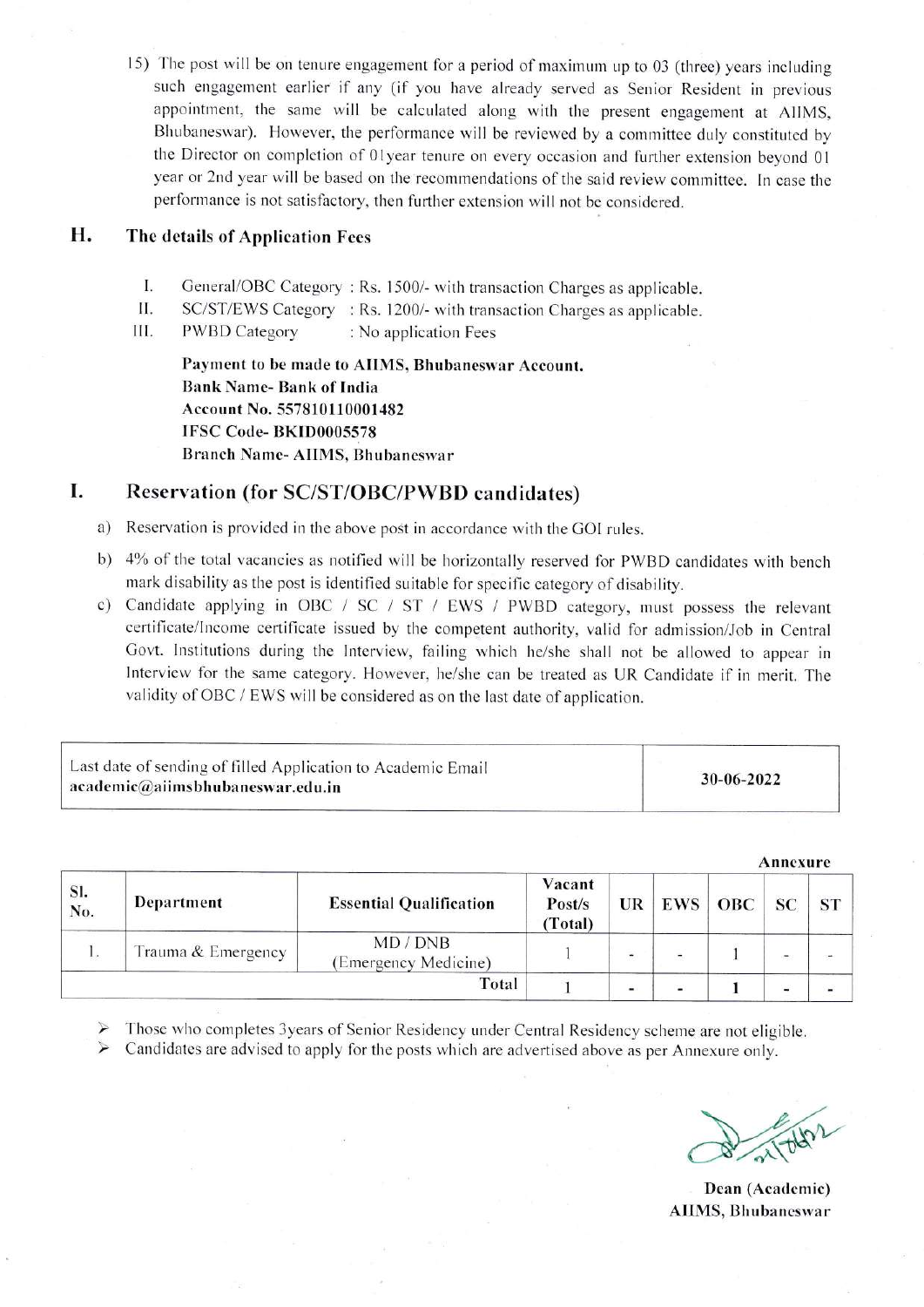# APPLICATION FORM FOR THE POST OF SENIOR RESIDENT

| Advertisement No.      |  | $\mathcal{C}^{\text{L}}$<br>Please<br>attach<br>recent |
|------------------------|--|--------------------------------------------------------|
|                        |  | passport size photo                                    |
| Name of the Department |  |                                                        |
|                        |  |                                                        |
|                        |  |                                                        |
|                        |  |                                                        |

Personal Details (in Block Letters)

| 1. Full Name |        |  |  |  |  |
|--------------|--------|--|--|--|--|
|              | ______ |  |  |  |  |

| 2. Father's     |  |  |  |  |  |
|-----------------|--|--|--|--|--|
| /Husband's Name |  |  |  |  |  |

| 3. Address for<br>Correspondence |  |  |  |  |  |
|----------------------------------|--|--|--|--|--|
|                                  |  |  |  |  |  |
|                                  |  |  |  |  |  |
|                                  |  |  |  |  |  |
|                                  |  |  |  |  |  |

| 4. Permanent |  |  |  |  |  |
|--------------|--|--|--|--|--|
| Address      |  |  |  |  |  |
|              |  |  |  |  |  |

| 5. E-mail Id<br>(In capital letters) |  |  |  |  |
|--------------------------------------|--|--|--|--|
| 6. Phone/Cell No.1                   |  |  |  |  |
| Phone/Cell No.2                      |  |  |  |  |
| Land Line No.                        |  |  |  |  |

| 7. Date of Birth (Please<br>attach document for<br>evidence) | D | M | м |  | $\mathbf{v}$ | 8. Nationality<br>9. Name of the State to which you<br>belong |  |
|--------------------------------------------------------------|---|---|---|--|--------------|---------------------------------------------------------------|--|
|                                                              |   |   |   |  |              | 10. Gender (Male / Female)                                    |  |

| $\mathcal{L}$<br>$\overline{ }$<br><b>11. Category</b><br>$\cdot$<br>355 M | UR | OBC | <b>COMPANY</b><br><b>JU</b> | <b>COLOR</b> |
|----------------------------------------------------------------------------|----|-----|-----------------------------|--------------|
|                                                                            |    |     |                             |              |

| 12. If Physically Challenged (OPH Category) |  |
|---------------------------------------------|--|
| Percentage Disability                       |  |